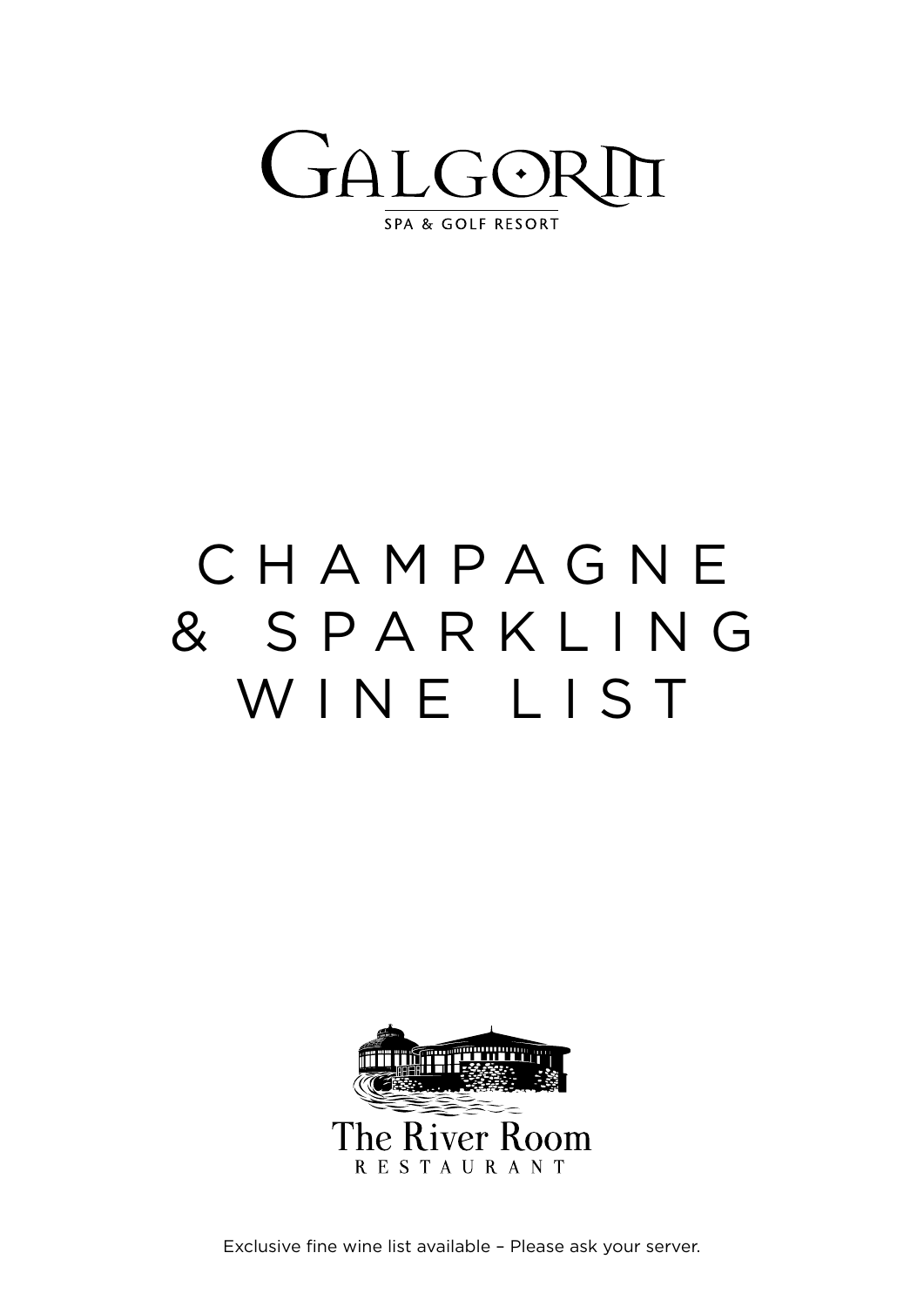## **SPARKLING Glass Bottle**  $H = 46.00$  E11.50  $H = 46.00$ 2015 Phoise, Italy 2016 Contea di Sylva Mala September 2016 Contea di Sylva Mala September 2016 Contea di Sylva Ma Brut, France  $\epsilon$  E50.00

| CHAMPAGNE                                  | Glass Bottle<br>175m1 | <b>SPARKLING</b>                                                                                                                                                                            | Glass Bottle<br>175m       |
|--------------------------------------------|-----------------------|---------------------------------------------------------------------------------------------------------------------------------------------------------------------------------------------|----------------------------|
| NV Palmer & Co Brut Reserve (Vegan)        | £13.50<br>£50.00      | NV Vitelli Prosecco, Italy (Vegan)<br>NV Bottega Spa Gold Prosecco, Italy<br>NV Bottega Spa Pink Rose Gold Prosecco, Italy (Vegan)<br>2015 Contea di Sylva Mala Sfumante Champenoise, Italy | £10.50<br>£37.00           |
| NV Taittinger Brut Reserve                 | £65.00                |                                                                                                                                                                                             | £46.00<br>£46.00<br>£11.50 |
| NV Moet & Chandon                          | £67.00                |                                                                                                                                                                                             | £50.00                     |
| NV Duval-Leroy Brut                        | £70.00                | NV Henri Champliau Cremant de Bourgogne Brut, France                                                                                                                                        | £50.00                     |
| NV Veuve Clicquot                          | £85.00                | 2015 Ugo Vezzili Franciacorta - D.O.C.G. Brut, Italy<br>2014 Albury Estate Classic Cuvee, England                                                                                           | £55.00<br>£70.00           |
| NV Arnaud Moreau Cuvée Tradition Grand Cru | £90.00                | NV Boschendal Cap Classique, South Africa                                                                                                                                                   | £80.00                     |
| NV Arnaud Moreau Arrakis Brut Zero         | £120.00               |                                                                                                                                                                                             |                            |
| 2004 Arnaud Moreau Odyssee Brut Zero       | £220.00               |                                                                                                                                                                                             |                            |
| NV Ayala Brut Majeur                       | £100.00               |                                                                                                                                                                                             |                            |
| NV Pol Roger Brut Reserve                  | £95.00                |                                                                                                                                                                                             |                            |
| NV Pol Roger Extra Brut                    | £110.00               |                                                                                                                                                                                             |                            |
| 2002 Pol Roger Winston Churchill           | £550.00               | <b>CHAMPAGNE ROSÉ</b>                                                                                                                                                                       | Glass Bottle               |
| 2004 Pol Roger Winston Churchill           | £490.00               |                                                                                                                                                                                             | 175m                       |
| NV Krug Grand Cuvee                        | £275.00               |                                                                                                                                                                                             |                            |
| 1995 Krug Grand Cuvee                      | £475.00               | NV Palmer & Co Brut Rosé Reserve (Vegan)                                                                                                                                                    | £16.00<br>£60.00           |
| 1990 Billecart Salmon                      | £570.00               | NV Taittinger Prestige Rosé (Vegan)                                                                                                                                                         | £110.00                    |
| 1996 Billecart Salmon                      | £375.00               | NV Arnaud Moreau Brut Rosé Grand Cru                                                                                                                                                        | £95.00                     |
| NV Bollinger Special Cuvée                 | £110.00               | NV Duval le Roy Brut Rosé Prestige<br>2006 Pol Roger Rosé                                                                                                                                   | £100.00                    |
| 1997 Bollinger La Grande Annee             | £390.00               |                                                                                                                                                                                             | £200.00                    |
| 2004 Bollinger La Grande Annee             | £200.00               |                                                                                                                                                                                             |                            |
| 1996 Bollinger RD                          | £600.00               |                                                                                                                                                                                             |                            |
| 2002 Bollinger RD                          | £440.00               |                                                                                                                                                                                             |                            |
| NV Lanson Extra Aged                       | £110.00               |                                                                                                                                                                                             |                            |
| 1998 Lanson Noble Cuvee                    | £180.00               | <b>CHAMPAGNE MAGNUM</b>                                                                                                                                                                     |                            |
| 1996 Perrier Jouet Belle Époque            | £520.00               |                                                                                                                                                                                             | <b>Bottle</b><br>150cl     |
| 2004 Louis Roederer Cristal                | £600.00               |                                                                                                                                                                                             |                            |
| 2009 Louis Roederer Cristal                | £430.00               |                                                                                                                                                                                             |                            |
| 2006 Dom Perignon                          | £440.00               | NV Billicart Salmon                                                                                                                                                                         | £300.00                    |
| 2009 Dom Perignon                          | £310.00               | 2000 Billicart Salmon                                                                                                                                                                       | £1000.00                   |
| NV Armand de Brignac                       | £550.00               | 2005 Tattinger Comtes Rosé                                                                                                                                                                  | £950.00                    |

## **CHAMPAGNE ROSÉ Glass Bottle 175ml**

| £16.00 | F60.00  |
|--------|---------|
|        | £110.00 |
|        | £95.00  |
|        | £100.00 |
|        | £200.00 |

2007 Louis Roederer Cristal £1300.00